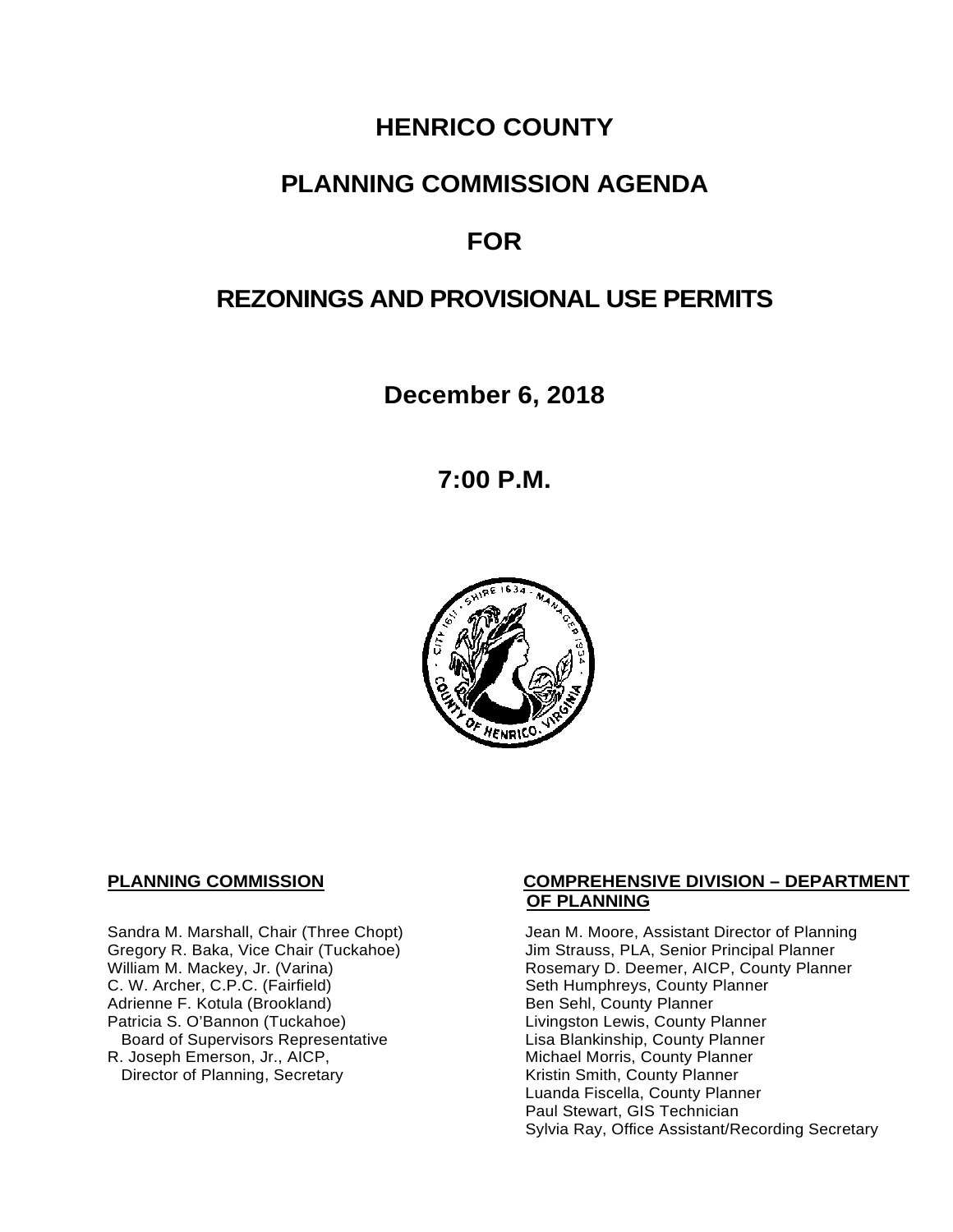# **PLANNING COMMISSION REZONING MEETING FINAL AGENDA DECEMBER 6, 2018**

**BEGINNING AT 7:00 P.M.**

**WELCOME:**

**PLEDGE OF ALLEGIANCE:**

**RECOGNITION OF NEWS MEDIA:**

**CALL TO ORDER:**

**REQUESTS FOR WITHDRAWALS AND DEFERRALS: (0); (3)**

**REQUESTS FOR EXPEDITED ITEMS: (4)**

**CASES TO BE HEARD: (1)**

#### **FAIRFIELD:**

**PUP2018-00019 Hans Klinger for HHHunt River Mill, LLC:** Request for a Provisional Use Permit under Sections 24-13.4(c), 24-120 and 24-122.1 of Chapter 24 of the County Code to allow adjustable side setbacks for lots within the R-5A General Residence District on Parcels 779-773-4325 and 779-773-9041 and part of Parcels 780-774-2957, 780-771- 4988 and 781-773-2686 located approximately 2500' west of the intersection of Brook Road (U.S. Route 1) and Magnolia Ridge Drive. The existing zoning is R-5AC General Residence District and C-1C Conservation District. The R-5A District allows an overall maximum density of 6 units per acre. The 2026 Comprehensive Plan recommends Suburban Residential 1, where density should not exceed 2.4 units per acre, and Environmental Protection Area. **Staff – Seth Humphreys (Expedited Agenda Requested)**

**Recommended for Approval**

**REZ2018-00046 Mike Goleski:** Request to conditionally rezone from O-2C Office District (Conditional) to R-3C One Family Residence District (Conditional) Parcel 781-746- 8021 containing .709 acres located at the northwest intersection of Lakeside Avenue (State Route 161) and Kent Street. The applicant proposes single family dwellings. The R-3 District allows a maximum density of 3.96 units per acre. The use will be controlled by zoning ordinance regulations and proffered conditions. The 2026 Comprehensive Plan recommends Office. The site is in the Enterprise Zone. **Staff – Michael Morris Recommended for Denial**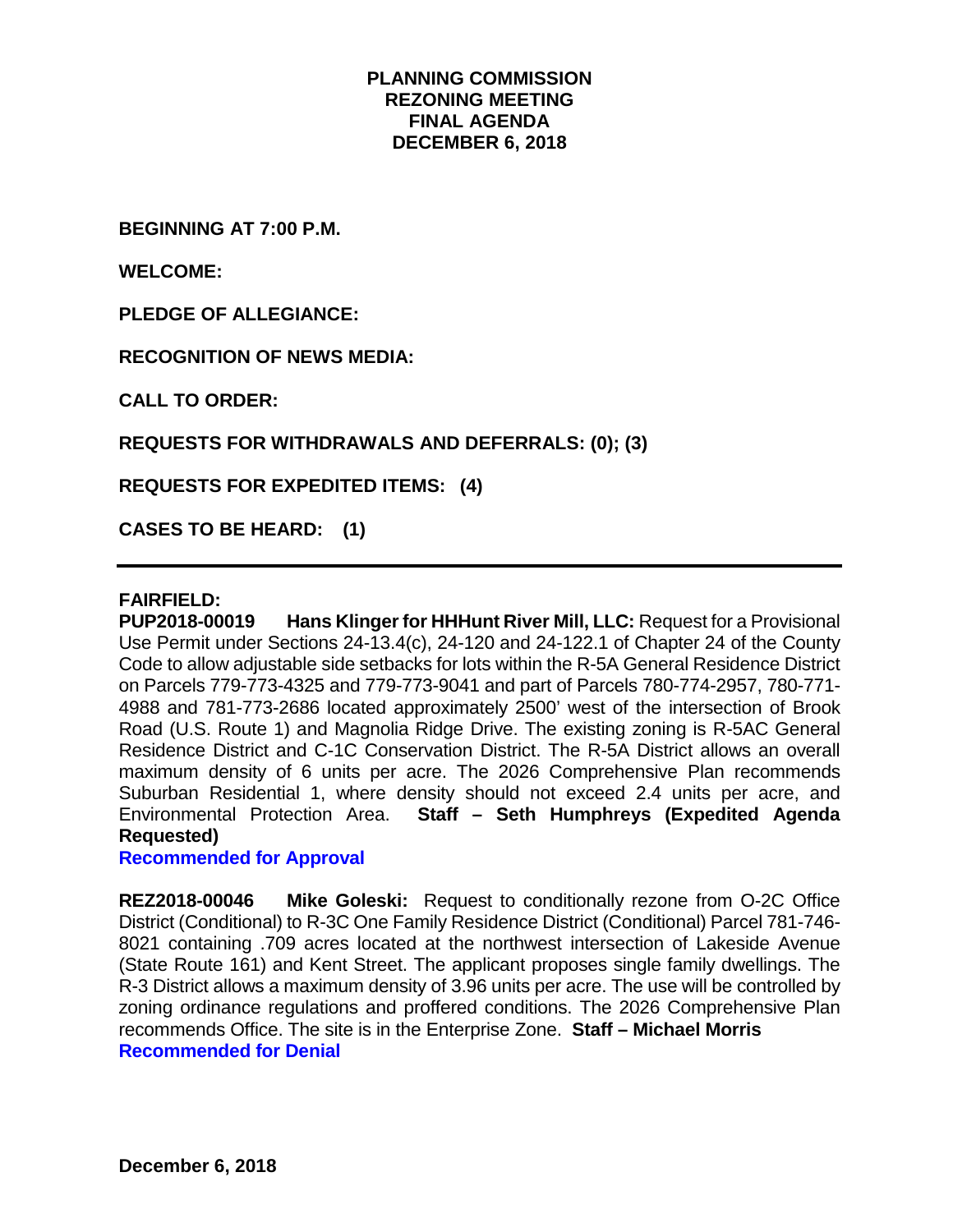# **THREE CHOPT:**

**PUP2018-00017 Brian Wiley:** Request for a Provisional Use Permit under Sections 24-58.2(a), 24-120 and 24-122.1 of Chapter 24 of the County Code to allow extended hours of operation of a fitness facility on part of Parcel 738-760-8449 located on the west line of Pump Road approximately 580' north of its intersection with Three Chopt Road. The existing zoning is B-2C Business District (Conditional). The 2026 Comprehensive Plan recommends Commercial Arterial. The site is located in the West Broad Street Overlay District. **Staff – Kristin Smith (Expedited Agenda Requested)**

**Recommended for Approval**

# **TUCKAHOE:**

None.

# **BROOKLAND:**

# *Deferred from the November 8, 2018 Meeting)*

**REZ2017-00032 Arthur McGurn for The McGurn Company:** Request to conditionally rezone from R-2 One-Family Residence District and [R-6C] General Residence District (Conditional) to R-3C One-Family Residence District (Conditional) Parcels 767-760-8701 and 768-760-1507 containing 4.305 acres located at the northeast intersection of Hungary and Hungary Spring Roads. The applicant proposes a singlefamily development. The R-3 District allows a maximum overall density of 3.96 units per acre. The use will be controlled by proffered conditions and zoning ordinance regulations. The 2026 Comprehensive Plan recommends Suburban Residential 2, density should not exceed 3.4 units per acre. **Staff – Rosemary Deemer (Deferral Requested to the March 14, 2019 Meeting)**

**Deferred to the March 14, 2019 Meeting**

# *Deferred from the November 8, 2018 Meeting)*

**REZ2018-00044 James W. Theobald for Gumenick Properties:** Request to conditionally rezone from B-1 Business District and O-2 Office District to UMUC Urban Mixed Use District (Conditional) Parcels 774-740-5174 (.754 acres) and 771-740-8005 (.305 acres) located at the southwest intersection of Staples Mill Road (U. S. Route 33) and Bethlehem Road and the east line of Libbie Avenue approximately 185' north of its intersection with W. Broad Street (U.S. Route 250). The applicant proposes inclusion in the adjacent UMUC development (Libbie Mil). The uses will be controlled by zoning ordinance regulations and proffered conditions. The 2026 Comprehensive Plan recommends Light Industrial and Commercial Concentration. The applicant also proposes to amend proffers accepted with Rezoning case REZ2015-00018 on Parcels 771-740- 9118, 772-740-0431, -1137, -1743, -2229, -2836, 773-739-3784, -9074, 773-740-4815, -5180, 774-739-2373, -5672, 774-740-0804, -4456, -4637, -4716, and -4802 located on the east line of Libbie Avenue approximately 310' north of W. Broad Street (U. S. Route 250) at its intersection with N. Crestwood Avenue, then along the east line of Spencer Road to the south line of Bethlehem Road and the west line of Staples Mill Road (U. S. Route 33). The applicant proposes to amend proffers related to the concept plan, density, prohibited uses and hours of operation, location of parking garages, building height limits, architectural elevations, square footage of the community building, and outdoor music. The existing zoning is UMUC Urban Mixed-Use District (Conditional). The 2026 Comprehensive Plan recommends Urban Mixed-Use and Environmental Protection Area.

**December 6, 2018**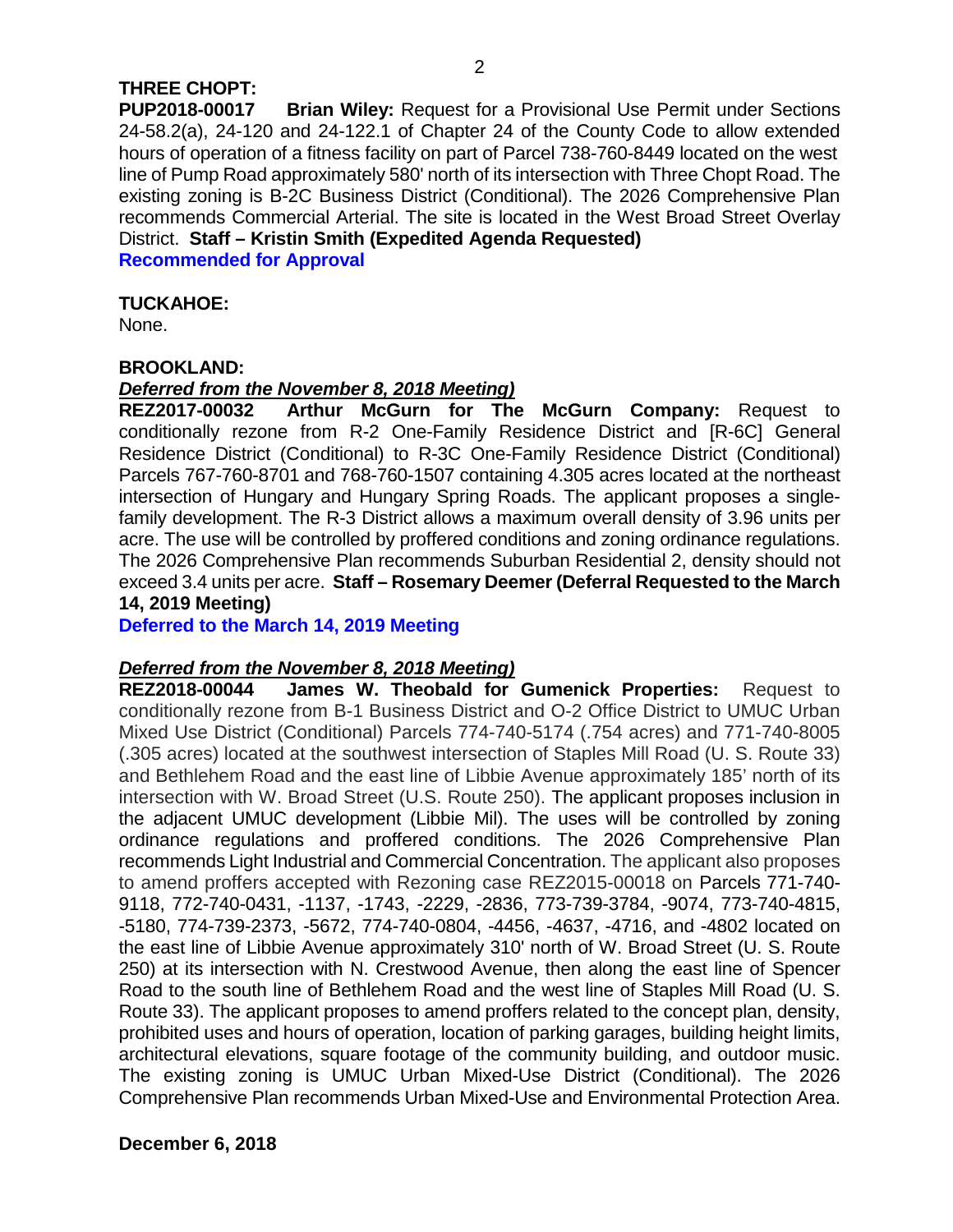A portion of the site along Libbie Avenue north of W. Broad Street (U.S. Route 250) and along Staples Mill Road (U.S. Route 33) is in the Enterprise Zone. **Staff – Ben Sehl (Expedited Agenda Requested)**

**Recommended for Approval**

# *Deferred from the November 8, 2018 Meeting)*

**PUP2018-00016 James W. Theobald for Gumenick Properties:** Request for a Provisional Use Permit under Sections 24-32.1(a, i, n, s, w, z, aa), and 24-122.1 of Chapter 24 of the County Code to amend conditions of PUP2015-00006 for the mixed-use development on Parcels 771-740-8005, -9118, 772-740-0431, -1137, -1743, -2229, -2836, 773-739-3784, -9074, 773-740-4815, -5180, 774-739-2373, -5672, 774-740-0804, -4456, -4637, -4716, -4802, and -5174 located on the east line of Libbie Avenue approximately 185' north of W. Broad Street (U. S. Route 250) to its intersection with N. Crestwood Avenue, then along the east line of Spencer Road to the south line of Bethlehem Road and the west line of Staples Mill Road (U. S. Route 33). The applicant proposes changes in development standards related to floor area limitations, parking plan, fire protection, drive-through services, separation between townhouse buildings, and signage plan for the mixed-use development. The existing zoning is O-2 Office District, B-2 Business District, and UMUC Urban Mixed-Use District (Conditional). The 2026 Comprehensive Plan recommends Commercial Concentration, Light Industrial, Urban Mixed-Use, and Environmental Protection Area. A portion of the site along Libbie Avenue north of W. Broad Street (U.S. Route 250) and along Staples Mill Road (U.S. Route 33) is in the Enterprise Zone. **Staff – Ben Sehl (Expedited Agenda Requested) Recommended for Approval**

**REZ2018-00045 T. Preston Lloyd for Hunt Club LLC:** Request to conditionally rezone from R-5 General Residence District to R-6C General Residence District (Conditional) Parcel 770-749-9008 and part of Parcel 770-750-4811 containing 19.13 acres located on the south line of Bremner Boulevard approximately 170' east of Beth Road. The applicant proposes a continuing care retirement community. The use will be controlled by zoning ordinance regulations and proffered conditions. The 2026 Comprehensive Plan recommends Multifamily Residential. **Staff – Ben Sehl (Deferral Requested to the February 14, 2019 Meeting)**

**Deferred to the February 14, 2019 Meeting**

# **VARINA:**

# *Deferred from the November 8, 2018 Meeting)*

**REZ2018-00019 Mark Rempe for Liberty Homes:** Request to rezone from B-3 Business District to R-3 One-Family Residence District Parcel 825-720-6242 containing .24 acres located on the west line of E. Nine Mile Road (State Route 33) approximately 150' north of its intersection with Elsing Green Way. The applicant proposes a single-family residence. The use will be controlled by zoning ordinance regulations. The 2026 Comprehensive Plan recommends Suburban Residential 2, density should not exceed 3.4 units per acre. The site is in the Enterprise Zone and the Airport Safety Overlay District. **Staff – Lisa Blankinship (Deferral Requested to the March 14, 2019 Meeting) Deferred to the March 14, 2019 Meeting**